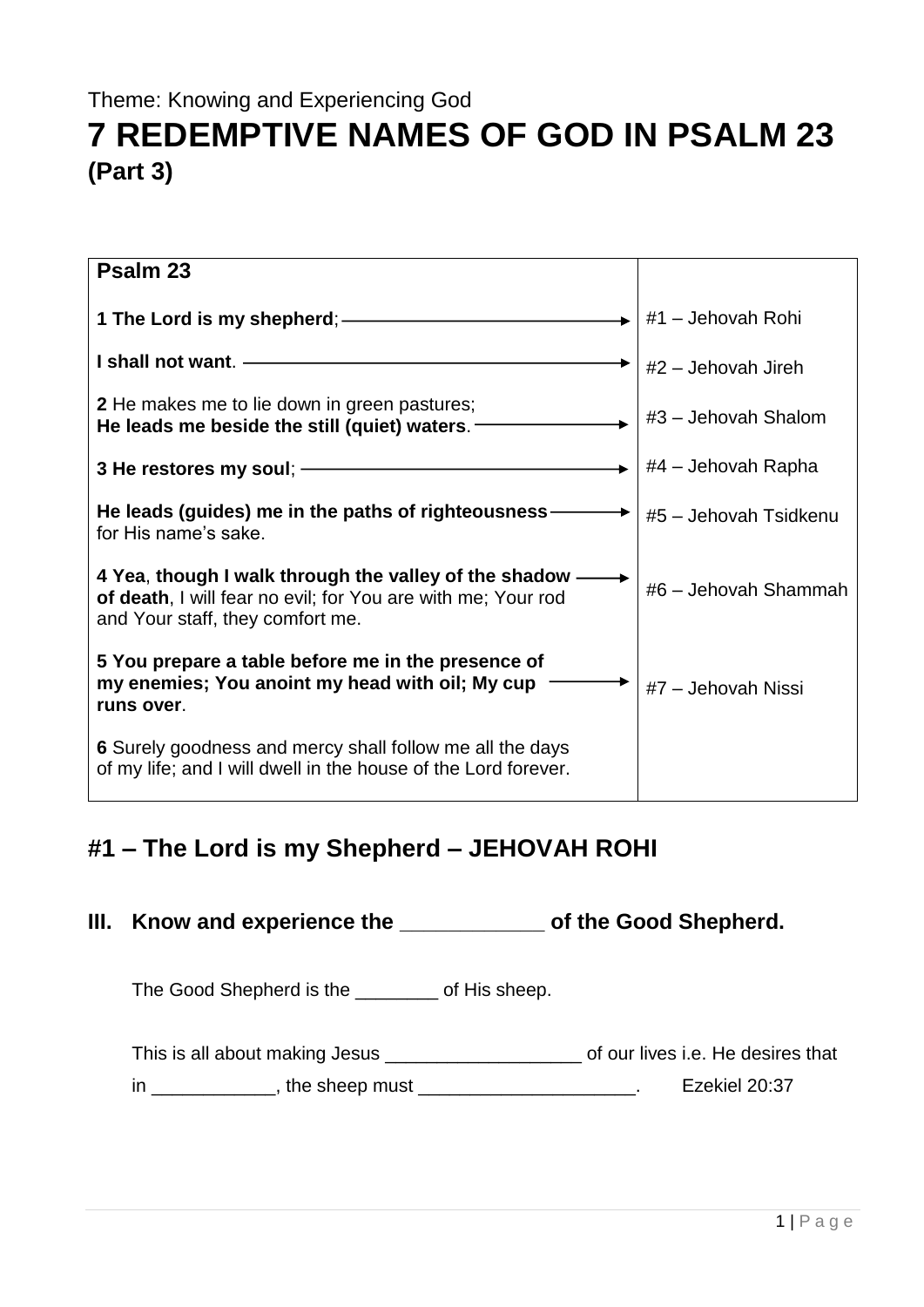#### **Q: ARE YOU STRUGGLING TO SUBMIT TO JESUS AS LORD?**

1 Peter 2:25 **WHY?**

1. When Jesus is Lord over our lives, He \_\_\_\_\_ all things together. Colossians 1:17

**JESUS** is our **INTEGRATION POINT**. The spokes of the wheel are all connected to the hub which holds the wheel together.



**HOW?** Hebrews 1:3

2. We then Salvation and the more Abundant Life! John 10:9 2 Peter 1:2-4

### **BOTTOM-LINE**

The Lord is my Shepherd – **JEHOVAH ROHI**

**1 John 5:18** – the devil cannot harm/touch us. He attacks us by:

I. Sowing doubts re the \_\_\_\_\_ of the Good Shepherd.

- II. Sowing doubts re the \_\_\_\_\_\_\_\_\_\_\_\_\_\_\_ of the Good Shepherd.
- III. When we experience the Love and \_\_\_\_\_\_\_\_\_\_\_\_\_ of God, we will submit to the of the Good Shepherd.